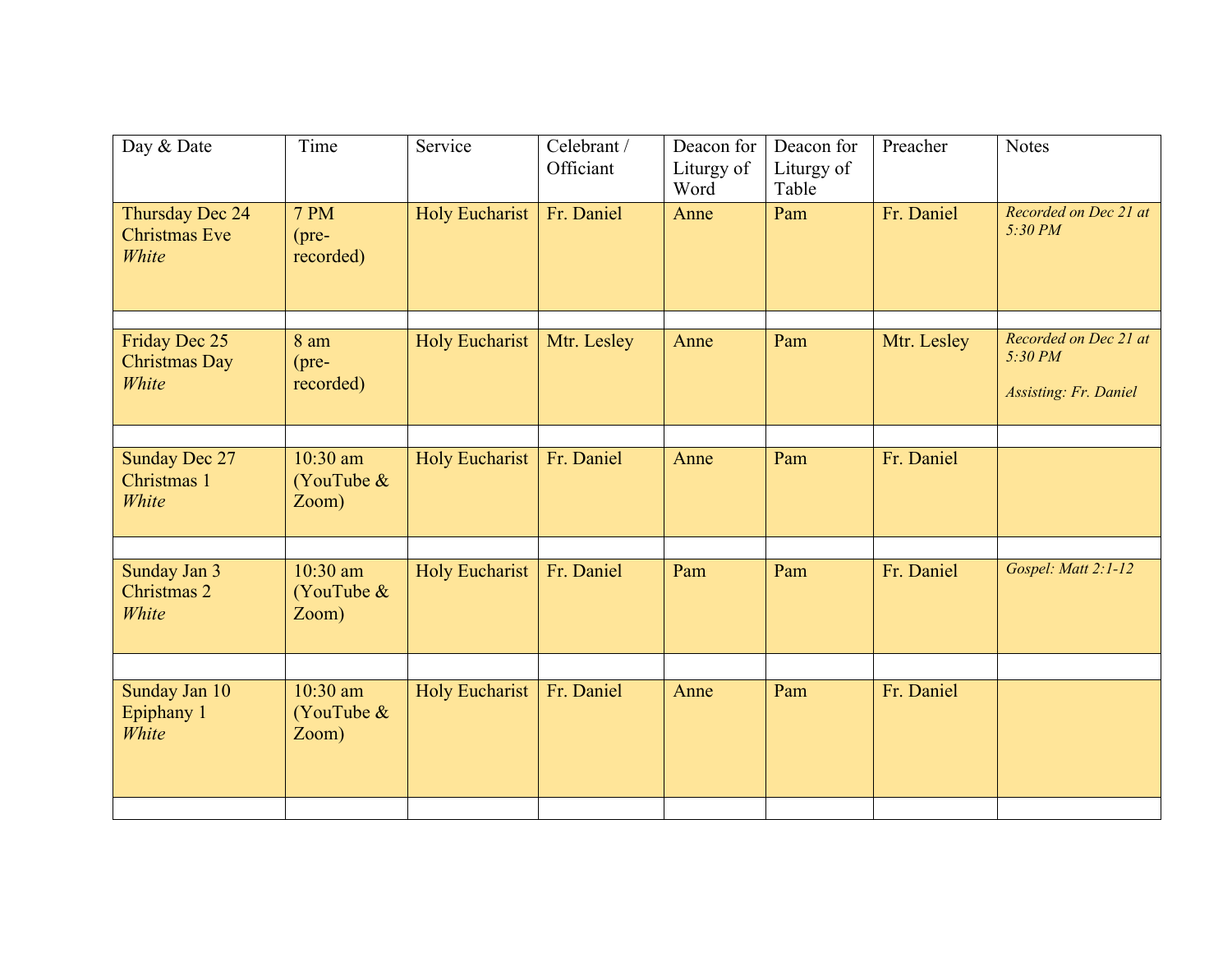| Day & Date                           | Time                                | Service               | Celebrant /<br>Officiant | Deacon for<br>Liturgy of<br>Word | Deacon for<br>Liturgy of<br>Table | Preacher    | <b>Notes</b>                                                          |
|--------------------------------------|-------------------------------------|-----------------------|--------------------------|----------------------------------|-----------------------------------|-------------|-----------------------------------------------------------------------|
| Sunday Jan 17<br>Epiphany 2<br>Green | 10:30 am<br>(YouTube $&$<br>Zoom)   | Holy Eucharist        | Fr. Daniel               | Anne                             | Pam                               | Fr. Daniel  | Nathanael                                                             |
| Sunday Jan 24<br>Epiphany 3<br>Green | $10:30$ am<br>(YouTube &<br>Zoom)   | Holy Eucharist        | Mtr. Lesley              | Pam                              | Pam                               | Mtr. Lesley |                                                                       |
| Sunday Jan 31<br>Epiphany 4<br>Green | $10:30$ am<br>(YouTube &<br>Zoom)   | <b>Holy Eucharist</b> | Fr. Daniel               | Anne                             | Pam                               | Fr. Daniel  | <b>Annual Meeting</b>                                                 |
| Sunday Feb 7<br>Epiphany 5<br>Green  | 10:30 am<br>(YouTube $&$<br>Zoom)   | <b>Holy Eucharist</b> | Mtr. Lesley              | Pam                              | Pam                               | Pam         | Candlemas rite at the<br>beginning                                    |
| Sunday Feb 14<br>Epiphany 6<br>Green | $10:30$ am<br>(YouTube $&$<br>Zoom) | <b>Holy Eucharist</b> | Fr. Daniel               | Anne                             | Pam                               | Fr. Daniel  | 150 <sup>th</sup> Anniversary<br>Celebration<br>$Hallelujah-L. Cohen$ |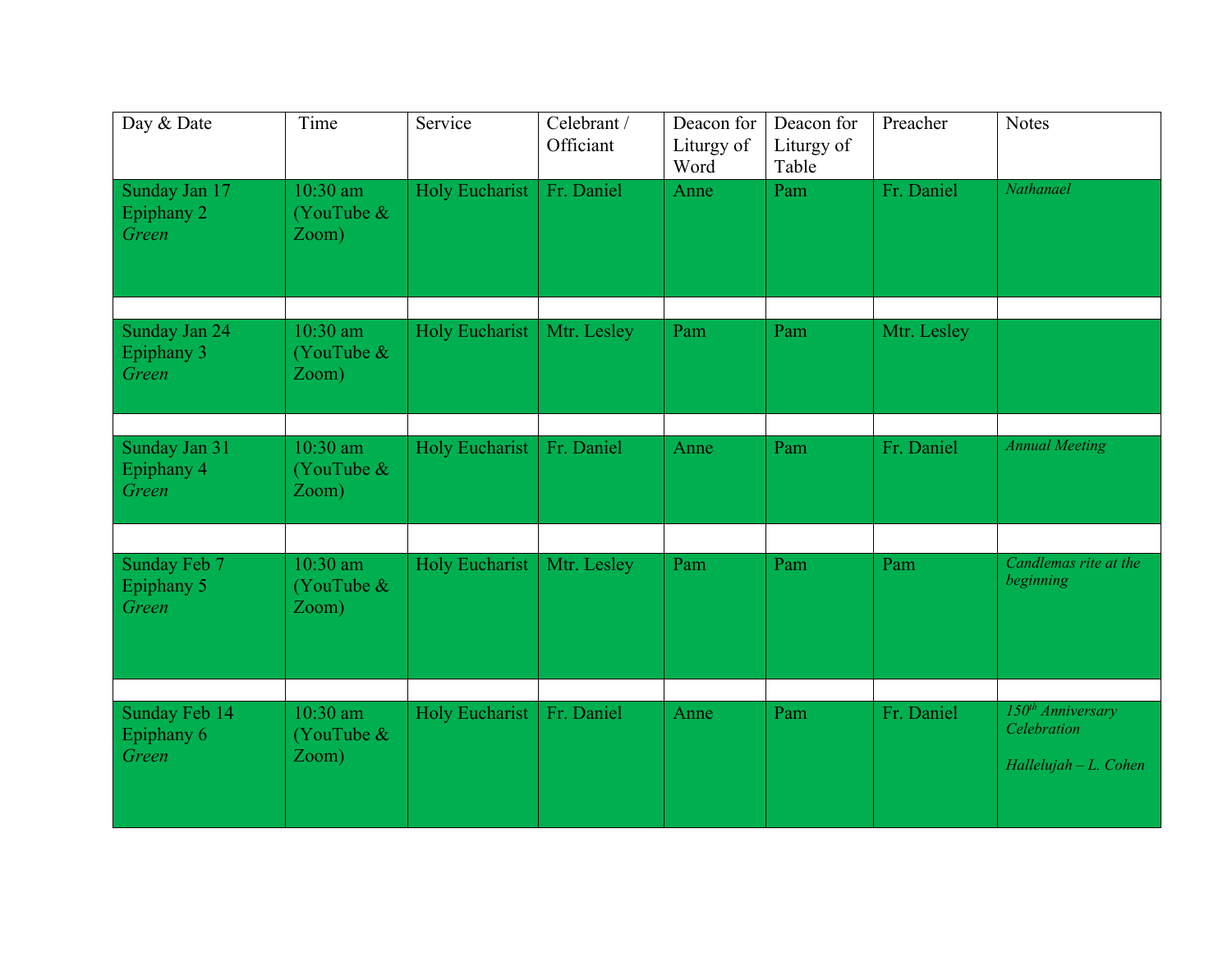| Day & Date                                            | Time                              | Service                | Celebrant /<br>Officiant | Deacon for<br>Liturgy of<br>Word | Deacon for<br>Liturgy of<br>Table | Preacher              | <b>Notes</b>                     |
|-------------------------------------------------------|-----------------------------------|------------------------|--------------------------|----------------------------------|-----------------------------------|-----------------------|----------------------------------|
| Ash Wednesday<br>$\overline{\text{Feb}}$ 17<br>Purple | 12 PM                             | Holy Eucharist         | Fr. Daniel               | Pam                              | Pam                               | Fr. Daniel            |                                  |
| Ashes to Go                                           | $1-2$ PM                          | Imposition of          | Mtr. Lesley              |                                  |                                   |                       | Pam and Royal (and               |
| Feb 17                                                |                                   | Ashes                  |                          |                                  |                                   |                       | Fr. Daniel)                      |
| Ashes to Go<br>Feb 17                                 | $4-5$ PM                          | Imposition of<br>Ashes | Fr. Daniel               |                                  |                                   |                       | Royal, John, (and<br>Pam)        |
| Sunday Feb 21<br>Lent 1<br>Purple                     | 10:30 am<br>(YouTube &<br>Zoom)   | <b>Holy Eucharist</b>  | Fr. Daniel               | Pam                              | Pam                               | Dr. Rachel<br>Wheeler | Desert Daughters,<br>Desert Sons |
|                                                       |                                   |                        |                          |                                  |                                   |                       |                                  |
| Sunday Feb 28<br>Lent 2<br>Purple                     | $10:30$ am<br>(YouTube &<br>Zoom) | Holy Eucharist         | Fr. Daniel               | Anne                             | Pam                               | Fr. Daniel            |                                  |
|                                                       |                                   |                        |                          |                                  |                                   |                       |                                  |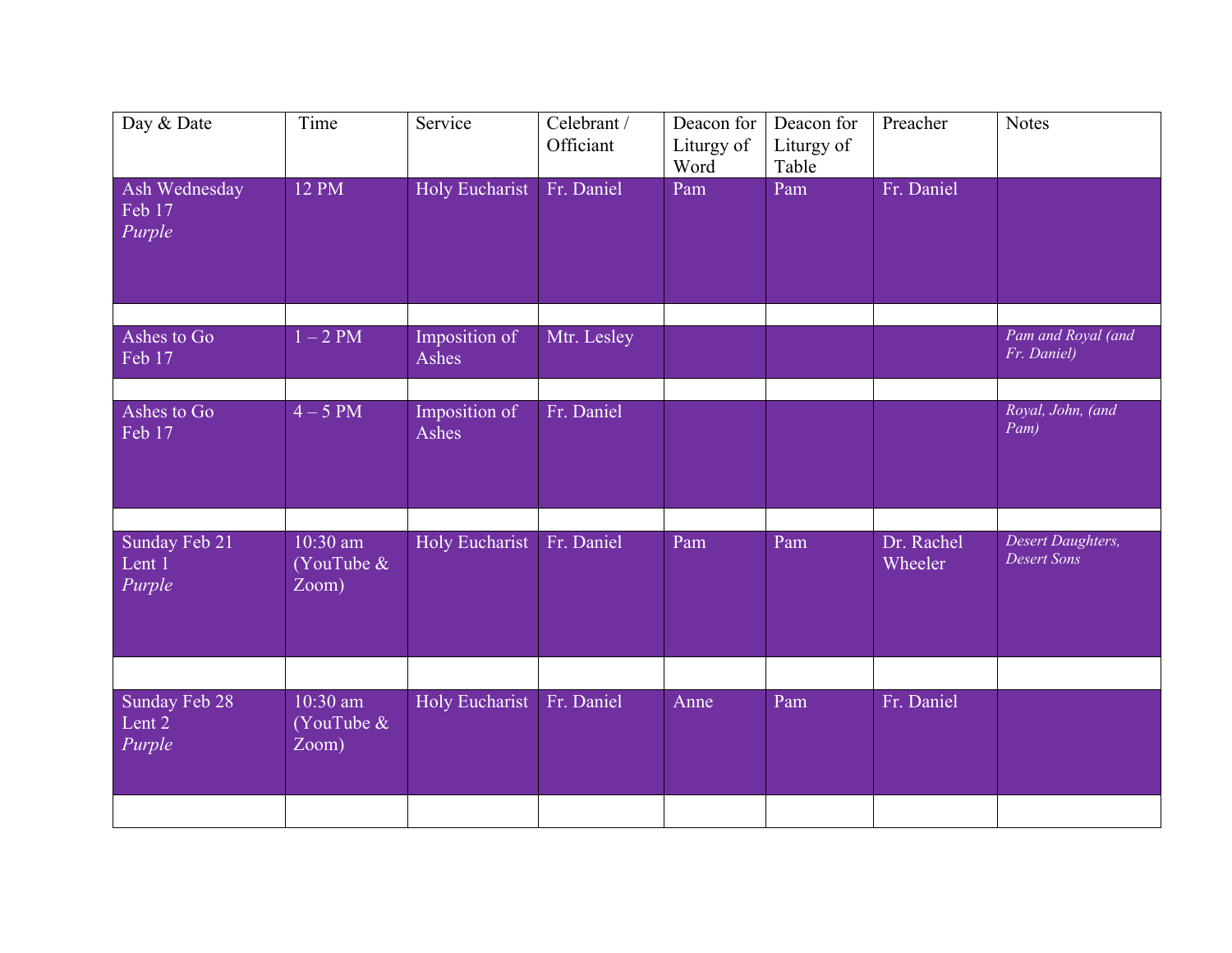| Day & Date                                                                           | Time                                | Service                                | Celebrant /<br>Officiant | Deacon for<br>Liturgy of<br>Word | Deacon for<br>Liturgy of<br>Table | Preacher         | <b>Notes</b>   |
|--------------------------------------------------------------------------------------|-------------------------------------|----------------------------------------|--------------------------|----------------------------------|-----------------------------------|------------------|----------------|
| Sunday March 7<br>Lent 3<br>Purple                                                   | $10:30$ am<br>(YouTube $&$<br>Zoom) | Holy Eucharist                         | Fr. Daniel               | Pam                              | Pam                               | Fr. Daniel       |                |
| Sunday March 14<br>Lent 4<br>Rose                                                    | 10:30 am<br>(YouTube $&$<br>Zoom)   | <b>Holy Eucharist</b>                  | Fr. Daniel               | Anne                             | Pam                               | Tripp Fuller     | Laetare Sunday |
| Pre-Record<br>Holy Saturday<br>Tuesday March 16<br>(premiering on April 3)<br>Purple | <b>7 PM</b>                         | Great Vigil-<br>Liturgy of the<br>Word | Fr. Daniel               | Anne                             | Pam                               | Fr. Daniel       |                |
| Sunday March 21<br>Lent 5<br>Purple                                                  | 10:30 am<br>(YouTube $&$<br>Zoom)   | Holy Eucharist                         | Fr. Daniel               | Pam                              | Pam                               | Fr.<br>Shewmaker |                |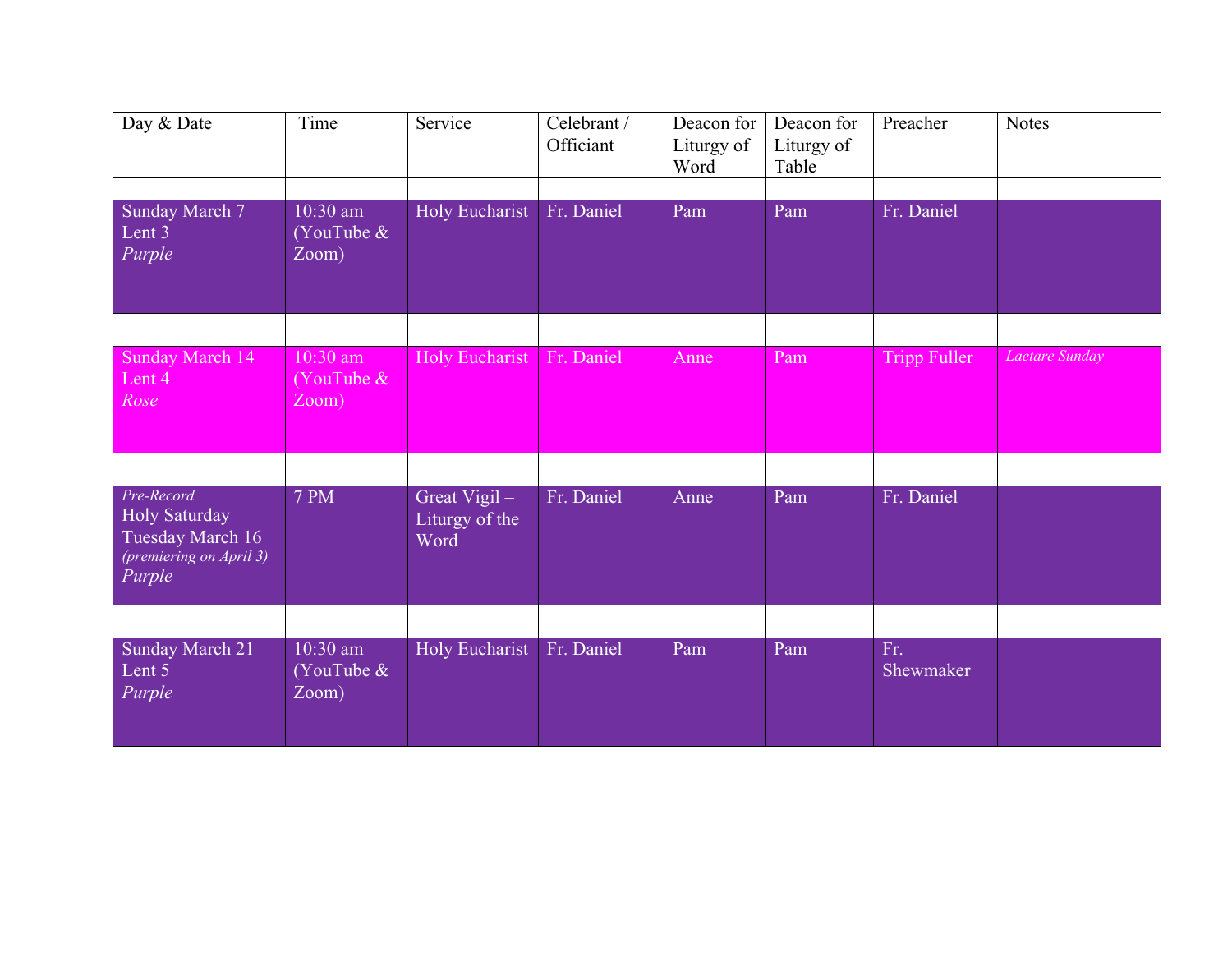| Time                               | Service                                 | Celebrant /<br>Officiant | Deacon for<br>Liturgy of<br>Word        | Deacon for<br>Liturgy of<br>Table | Preacher   | <b>Notes</b>                                                                                    |
|------------------------------------|-----------------------------------------|--------------------------|-----------------------------------------|-----------------------------------|------------|-------------------------------------------------------------------------------------------------|
| 7 PM                               | <b>Holy Eucharist</b>                   | Fr. Daniel               | Anne                                    | Pam                               | Fr. Daniel | No foot washing /<br><b>Emphasize the</b><br><b>Eucharist and</b><br><b>Stripping the Altar</b> |
| <b>7 PM</b>                        | <b>Holy Eucharist</b>                   | Fr. Daniel               | Anne                                    | Pam                               | Fr. Daniel | Solemn Liturgy and<br>Veneration of the<br>Cross / Stations of the<br>Cross online              |
| <b>7 PM</b>                        | Great Vigil-<br>Liturgy of the<br>Table | Fr. Daniel               | Anne                                    | Pam                               | Fr. Daniel |                                                                                                 |
| 10:30 am<br>(YouTube $\&$<br>Zoom) | <b>Holy Eucharist</b>                   | Fr. Daniel               | <b>Anne</b> and<br>others<br><b>TBA</b> | Pam                               | No homily  |                                                                                                 |
| 10:30 am                           | <b>Holy Eucharist</b>                   | Fr. Daniel               | Anne                                    | Pam                               | Fr. Daniel |                                                                                                 |
|                                    |                                         |                          |                                         |                                   |            |                                                                                                 |